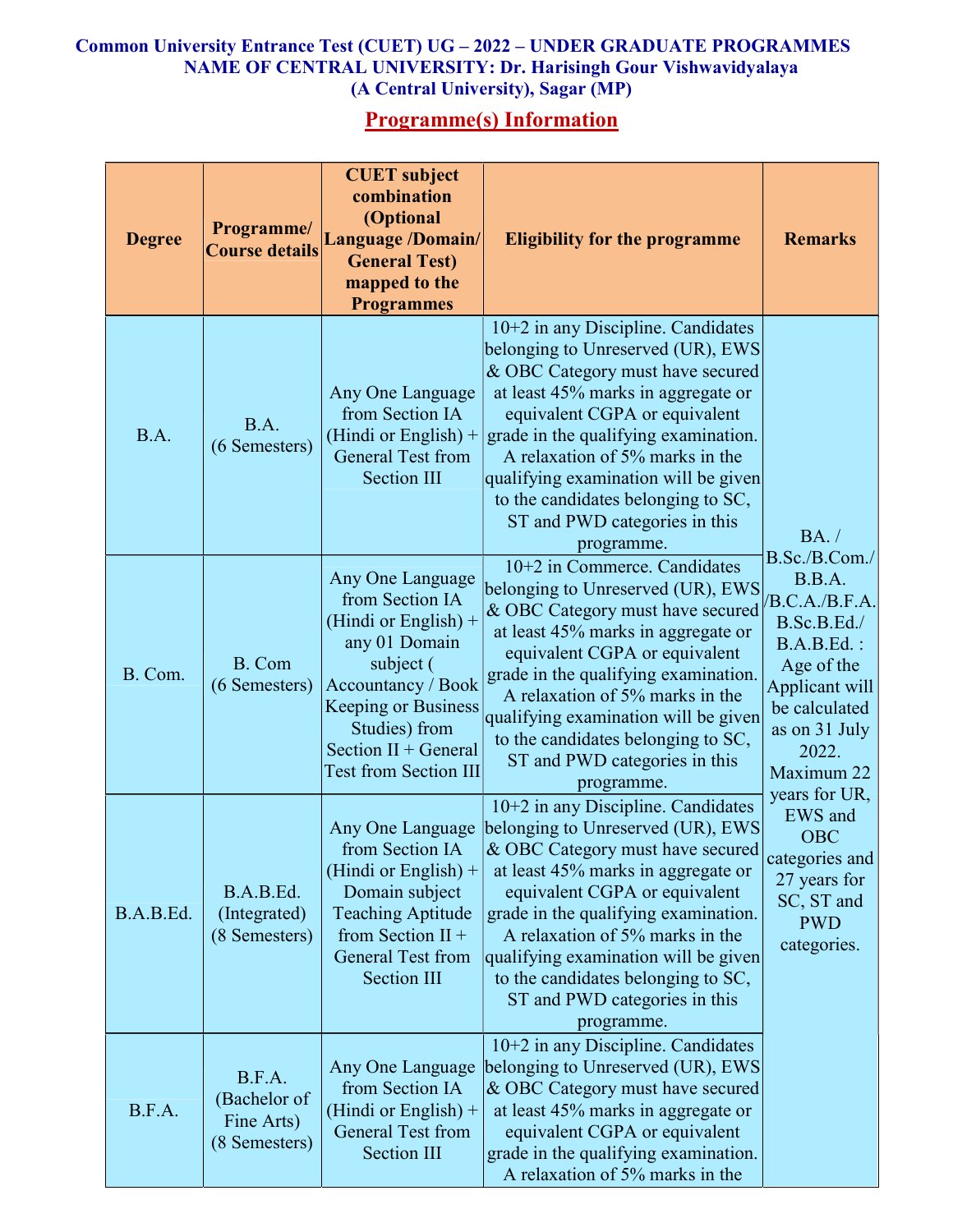|                   |                                                            |                                                                                                                                                                                   | qualifying examination will be given<br>to the candidates belonging to SC,<br>ST and PWD categories in this<br>programme.                                                                                                                                                                                                                                                                             |  |
|-------------------|------------------------------------------------------------|-----------------------------------------------------------------------------------------------------------------------------------------------------------------------------------|-------------------------------------------------------------------------------------------------------------------------------------------------------------------------------------------------------------------------------------------------------------------------------------------------------------------------------------------------------------------------------------------------------|--|
| B.B.A.<br>(Hons.) | B.B.A. (Hons.)<br>(6 Semesters)                            | Any One Language<br>from Section IA<br>(Hindi or English) +<br>Domain subject<br><b>Business Studies</b><br>from Section $II +$<br><b>General Test from</b><br><b>Section III</b> | $10+2$ in any Discipline. Candidates<br>belonging to Unreserved (UR), EWS<br>& OBC Category must have secured<br>at least 45% marks in aggregate or<br>equivalent CGPA or equivalent<br>grade in the qualifying examination.<br>A relaxation of 5% marks in the<br>qualifying examination will be given<br>to the candidates belonging to SC,<br>ST and PWD categories in this<br>programme.          |  |
| B.Sc.             | B.Sc. (Bio<br>Group)<br>(6 Semesters)                      | <b>Three Domain</b><br>subjects (Physics,<br>Chemistry and<br>Biology) from<br>Section II + General<br><b>Test from Section III</b>                                               | $10+2$ in Science (Biology Group),<br>Candidates belonging to Unreserved<br>(UR), EWS & OBC Category must<br>have secured at least 45% marks in<br>aggregate or equivalent CGPA or<br>equivalent grade in the qualifying<br>examination. A relaxation of 5%<br>marks in the qualifying examination<br>will be given to the candidates<br>belonging to SC, ST and PWD<br>categories in this programme  |  |
| B.Sc.B.Ed.        | B.Sc.B.Ed.<br>(Bio Group)<br>(8 Semesters)<br>(Integrated) | Four Domain<br>subjects (Physics,<br>Chemistry,<br>Biology and<br>Teaching Aptitude)<br>from Section II                                                                           | $10+2$ in Science (Biology Group),<br>Candidates belonging to Unreserved<br>(UR), EWS & OBC Category must<br>have secured at least 45% marks in<br>aggregate or equivalent CGPA or<br>equivalent grade in the qualifying<br>examination. A relaxation of 5%<br>marks in the qualifying examination<br>will be given to the candidates<br>belonging to SC, ST and PWD<br>categories in this programme. |  |
| B.Sc.             | B.Sc. (Maths<br>Group)<br>(6 Semesters)                    | <b>Three Domain</b><br>subjects (Physics,<br>Chemistry and<br>Mathematics) from<br>Section II + General<br><b>Test from Section III</b>                                           | 10+2 in Math (Math Group),<br>Candidates belonging to Unreserved<br>(UR), EWS&OBC Categories must<br>have secured at least 45% marks in<br>aggregate or equivalent CGPA or<br>equivalent grade in the qualifying<br>examination. A relaxation of 5%<br>marks in the qualifying examination<br>will be given to the candidates<br>belonging to SC, ST and PWD<br>categories in this programme.         |  |